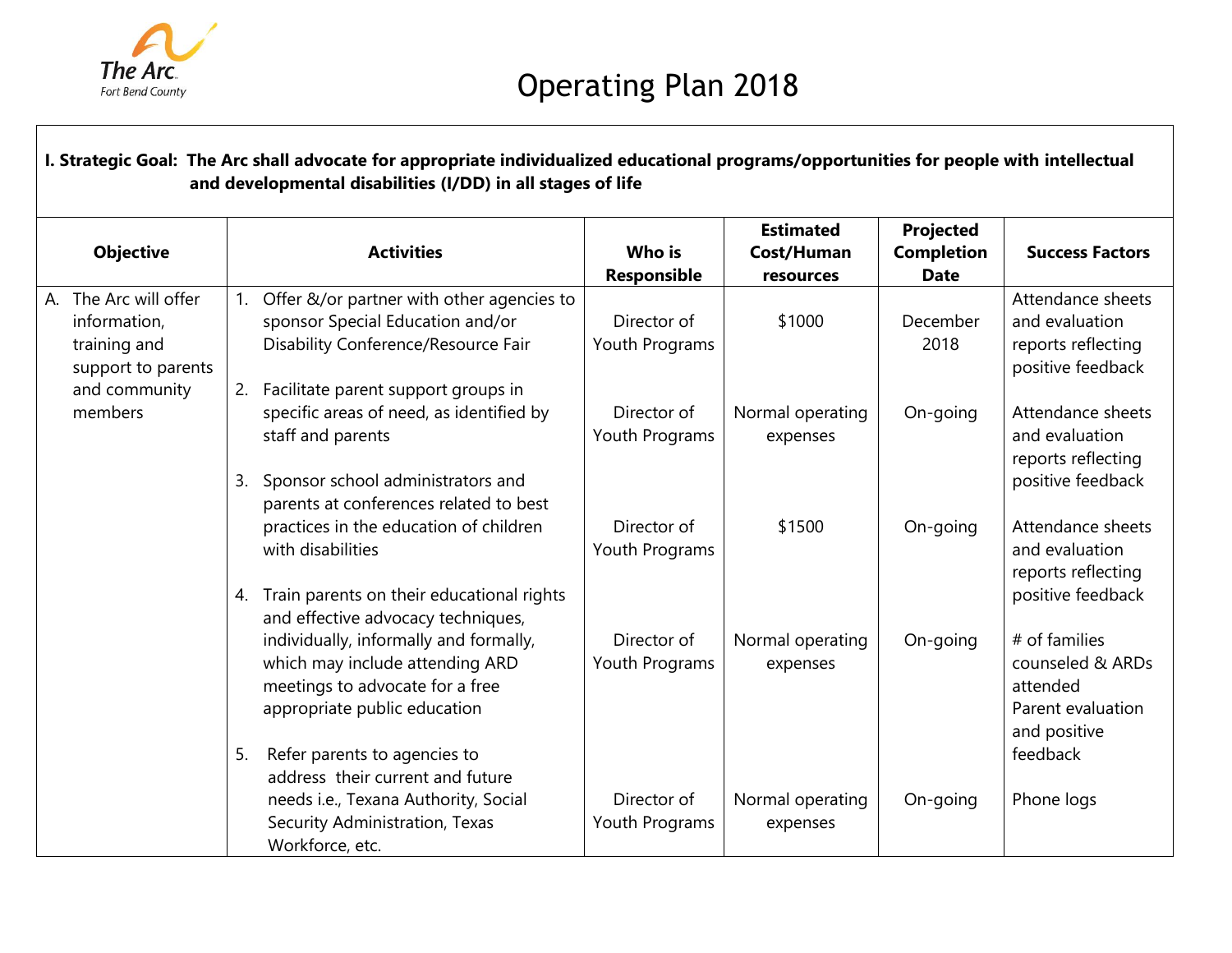

|                                                                                               | 6. Offer &/or partner with other agencies to<br>provide a youth respite program for Fort<br>Bend County families who have a child<br>with I/DD            | Director of<br>Youth<br>Programs | \$2000<br>Plus grants        | On-going | Attendance sheets<br>and evaluation<br>reports reflecting<br>positive feedback |
|-----------------------------------------------------------------------------------------------|-----------------------------------------------------------------------------------------------------------------------------------------------------------|----------------------------------|------------------------------|----------|--------------------------------------------------------------------------------|
|                                                                                               | 7. Offer special education training<br>via online video series                                                                                            | Director of<br>Youth<br>Programs | Normal operating<br>expenses | On-going | Parent evaluation<br>and positive<br>feedback                                  |
| The Arc will<br>В.<br>advocate for<br>meaningful<br>Individualized<br><b>Transition Plans</b> | Address the four areas of Transition<br>Planning (Rec/Leisure, Post Secondary<br>Education, Living Arrangements and<br>Financial/Employment) with parents | Director of<br>Youth Programs    | Normal operating<br>expenses | On-going | Follow-up notes                                                                |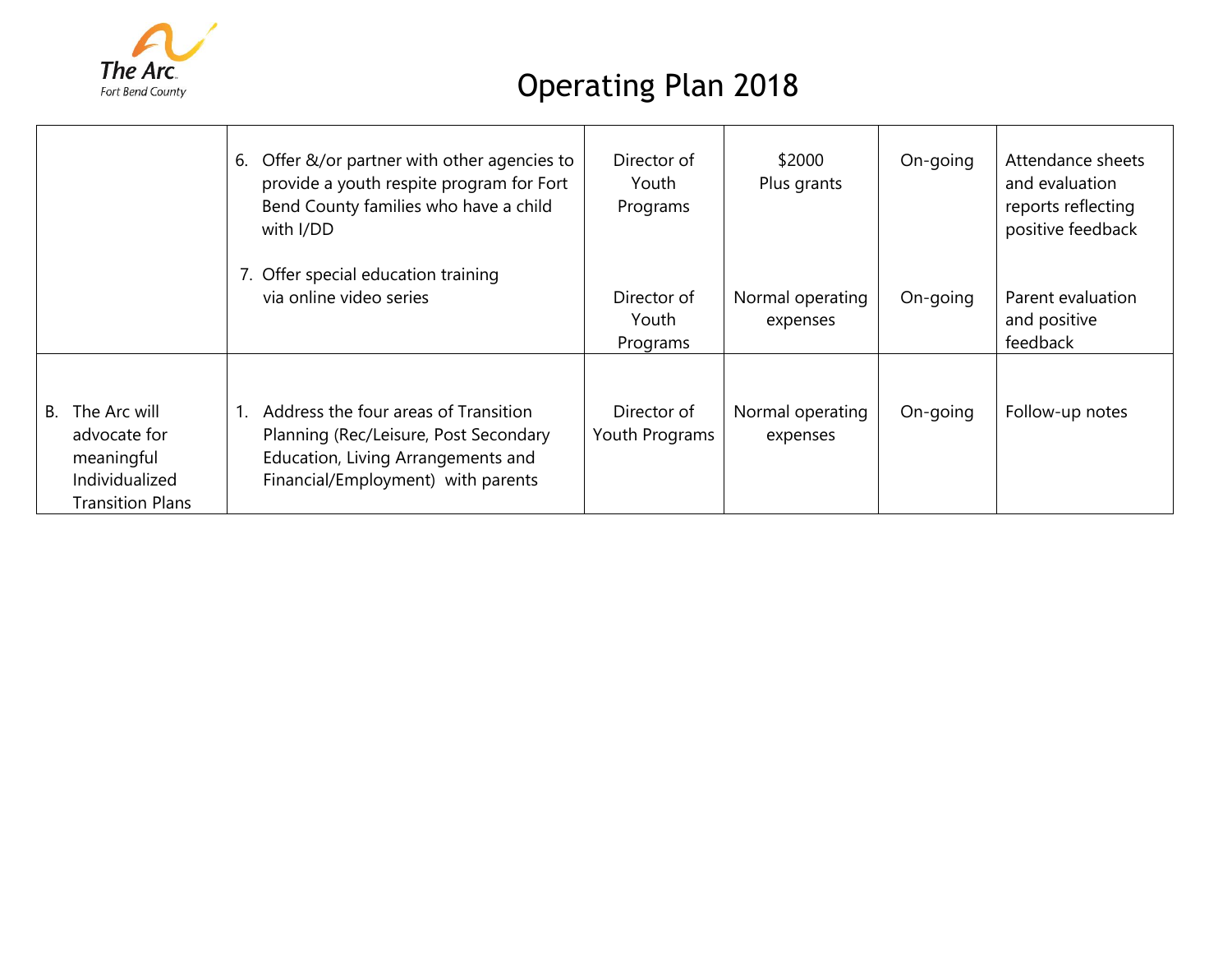

| II. Strategic Goal: The Arc shall advocate for a variety of vocational/employment options for people with intellectual and developmental<br>disabilities (I/DD) |                                                                                                                                                                                                 |                                       |                                                    |                                               |                        |  |  |  |  |  |  |
|-----------------------------------------------------------------------------------------------------------------------------------------------------------------|-------------------------------------------------------------------------------------------------------------------------------------------------------------------------------------------------|---------------------------------------|----------------------------------------------------|-----------------------------------------------|------------------------|--|--|--|--|--|--|
| <b>Objective</b>                                                                                                                                                | <b>Activities</b>                                                                                                                                                                               | Who is<br>Responsible                 | <b>Estimated</b><br>cost/Human<br><b>Resources</b> | Projected<br><b>Completion</b><br><b>Date</b> | <b>Success Factors</b> |  |  |  |  |  |  |
| A. The Arc will<br>advocate for those<br>agencies that<br>specialize in                                                                                         | Advise and counsel families/individuals<br>regarding paths to gaining and retaining<br>employment                                                                                               | Director of<br>Transition<br>Programs | Normal operating<br>expenses                       | December<br>2018                              | Activities logs        |  |  |  |  |  |  |
| employment for<br>people with<br>disabilities to<br>increase the                                                                                                | Conduct outreach to businesses<br>2.<br>regarding the benefits of hiring people<br>with disabilities                                                                                            |                                       |                                                    | December<br>2018                              | Activities logs        |  |  |  |  |  |  |
| volume of those<br>employed.                                                                                                                                    | Continue to support efforts to increase<br>3.<br>the number of Community Rehabilitation<br>Providers by networking with Bloom<br>Community, mentoring new providers or<br>prospective providers |                                       |                                                    | December<br>2018                              | Activities logs        |  |  |  |  |  |  |
|                                                                                                                                                                 | 4. Serve as a community resource for<br>businesses who seek assistance in<br>providing accommodations                                                                                           |                                       |                                                    | December<br>2018                              | Activities logs        |  |  |  |  |  |  |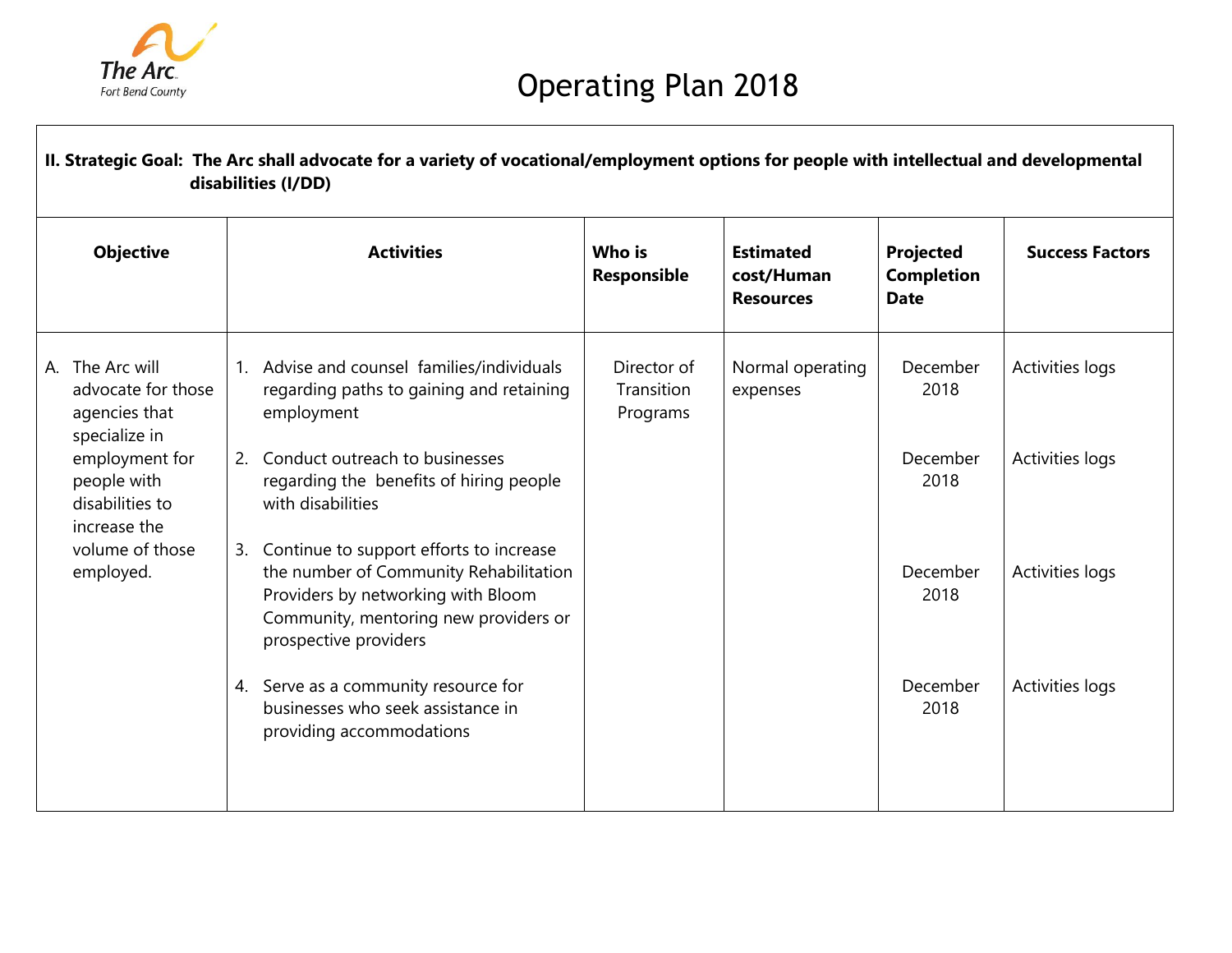

| III. Strategic Goal: The Arc shall advocate for public and private community "institutions" to become more responsive to the<br>individual needs of people with intellectual and developmental disabilities (I/DD), thereby promoting quality of<br>life for all |    |                                                                                                                                                                                 |                                       |                                                    |                                         |                        |  |  |
|------------------------------------------------------------------------------------------------------------------------------------------------------------------------------------------------------------------------------------------------------------------|----|---------------------------------------------------------------------------------------------------------------------------------------------------------------------------------|---------------------------------------|----------------------------------------------------|-----------------------------------------|------------------------|--|--|
| <b>Objective</b>                                                                                                                                                                                                                                                 |    | <b>Activities</b>                                                                                                                                                               | Who is<br><b>Responsible</b>          | <b>Estimated</b><br>Cost/Human<br><b>Resources</b> | Projected<br><b>Completio</b><br>n Date | <b>Success Factors</b> |  |  |
| A. The Arc will<br>develop a<br>systematic<br>approach to<br>legislative<br>advocacy                                                                                                                                                                             | 1. | Attend open forums and<br>question/interview candidates running<br>for local School Boards about their<br>position on issues related to Special<br>Education.                   | Staff                                 | Normal<br>Operating<br>Expenses                    | On-going                                | Activities logs        |  |  |
|                                                                                                                                                                                                                                                                  |    | 2. Visit elected/appointed officials to<br>advocate for improved policies/services<br>for individuals with I/DD                                                                 | <b>Staff</b><br>Key volunteers        | \$1000                                             | On-going                                | Emails to members      |  |  |
| The Arc will<br><b>B.</b><br>advocate for ISDs<br>to improve student<br>Transition<br>Planning                                                                                                                                                                   |    | 1. Offer transition planning tools to local<br><b>ISDs</b>                                                                                                                      | Director of<br>Youth Programs         | Normal<br>Operating<br>Expenses                    | On-going                                | Activities logs        |  |  |
| When consulted<br>$C_{\cdot}$<br>about a systemic<br>issue with a public<br>or private<br>community<br>institution, assist<br>the IWD or family<br>with institutional                                                                                            |    | Stay engaged with client families and<br>institutions and be available for<br>consultation and assistance as needed,<br>up to 4 individual "cases" or institutions<br>per year. | Director of<br>Transition<br>Programs | Normal<br>Operating<br>Expenses                    | On-going                                | Activities logs        |  |  |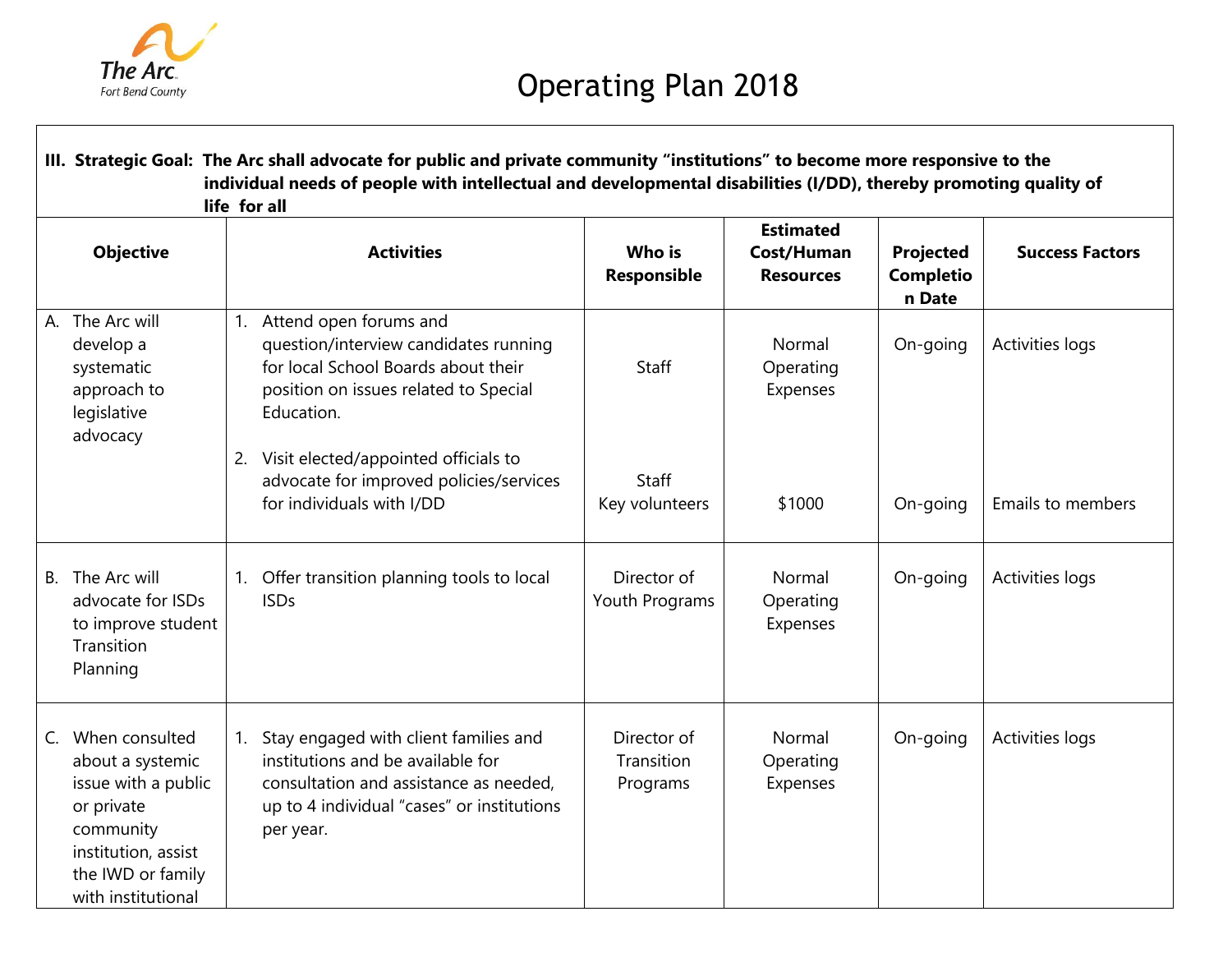

| advocacy.             |                                               |     |           |          |                      |
|-----------------------|-----------------------------------------------|-----|-----------|----------|----------------------|
| D. Staff will provide |                                               |     |           |          |                      |
| general advocacy      | 1. Continue to participate in "Wings for All" |     |           |          |                      |
| to improve the        | program at Bush Airport.                      |     | Normal    |          |                      |
| lives of people       | 2. Continue to promote FASD Prevention        | CEO | Operating | On-going | Reports to the board |
| with I/DD or to       | Awareness project throughout Ft. Bend         |     | Expenses  |          |                      |
| prevent the           | County.                                       |     |           |          |                      |
| occurrence of I/DD    |                                               |     |           |          |                      |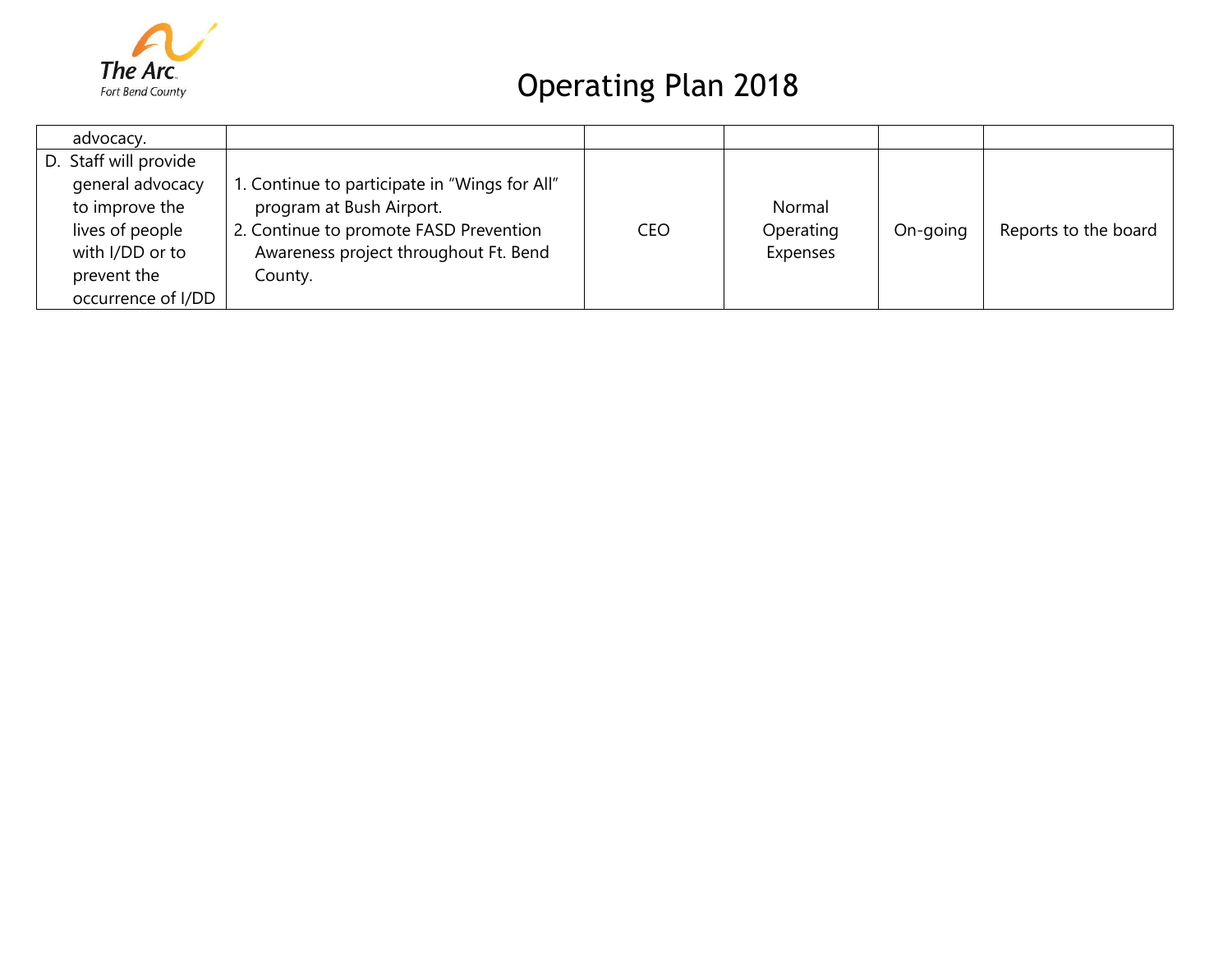

| IV. Strategic Goal: The Arc shall advocate for and promote a variety of appropriate and inclusive social, cultural and fitness/ wellness<br>opportunities in the community |                                                                                          |                |                                                                                                                                                                                                                                                                                                                                       |                                       |                                                    |                                               |                                                                                                          |  |  |  |
|----------------------------------------------------------------------------------------------------------------------------------------------------------------------------|------------------------------------------------------------------------------------------|----------------|---------------------------------------------------------------------------------------------------------------------------------------------------------------------------------------------------------------------------------------------------------------------------------------------------------------------------------------|---------------------------------------|----------------------------------------------------|-----------------------------------------------|----------------------------------------------------------------------------------------------------------|--|--|--|
| <b>Objective</b>                                                                                                                                                           |                                                                                          |                | <b>Activities</b>                                                                                                                                                                                                                                                                                                                     | Who is<br>Responsible                 | <b>Estimated</b><br>Cost/Human<br><b>Resources</b> | Projected<br><b>Completion</b><br><b>Date</b> | <b>Success Factors</b>                                                                                   |  |  |  |
|                                                                                                                                                                            | A. The Arc will facilitate<br>social events for school-<br>age youth and young<br>adults | 1.             | Offer &/or partner with other<br>organizations and businesses to<br>offer inclusive disability-friends<br>events and activities that families<br>may choose to participate in<br>around their schedule                                                                                                                                | Director of<br>Youth Programs         | Normal<br>Operating<br>Expenses                    | On-going                                      | In-person meetings,<br>E-mails,<br>announcements at<br><b>Parent Support Group</b><br>& community events |  |  |  |
| <b>B.</b>                                                                                                                                                                  | The Arc will plan and<br>offer TwentySomethings<br>Social programs                       |                | 1. Plan 4-6 events each year for<br>TwentySomethings members.                                                                                                                                                                                                                                                                         | Director of<br>Transition<br>Programs | Normal<br>Operating<br>Expenses                    | On-going                                      | <b>Activity Logs</b>                                                                                     |  |  |  |
| C.                                                                                                                                                                         | The Arc will offer Adult<br>Social and Recreational<br>programs                          | 1.<br>2.<br>3. | Stay apprised of local events and<br>plans 2-4 events each month for<br>Adult Soc Rec members. Includes<br>reservations, transportation, tickets,<br>etc.<br>Obtain and submit all required<br>information from participating<br>clients for CDBG administration<br>Provide clerical and logistical<br>support for the Bowling League | Director of<br><b>Adult Programs</b>  | Normal<br>Operating<br>Expenses                    | On-going                                      | <b>Activity Logs</b>                                                                                     |  |  |  |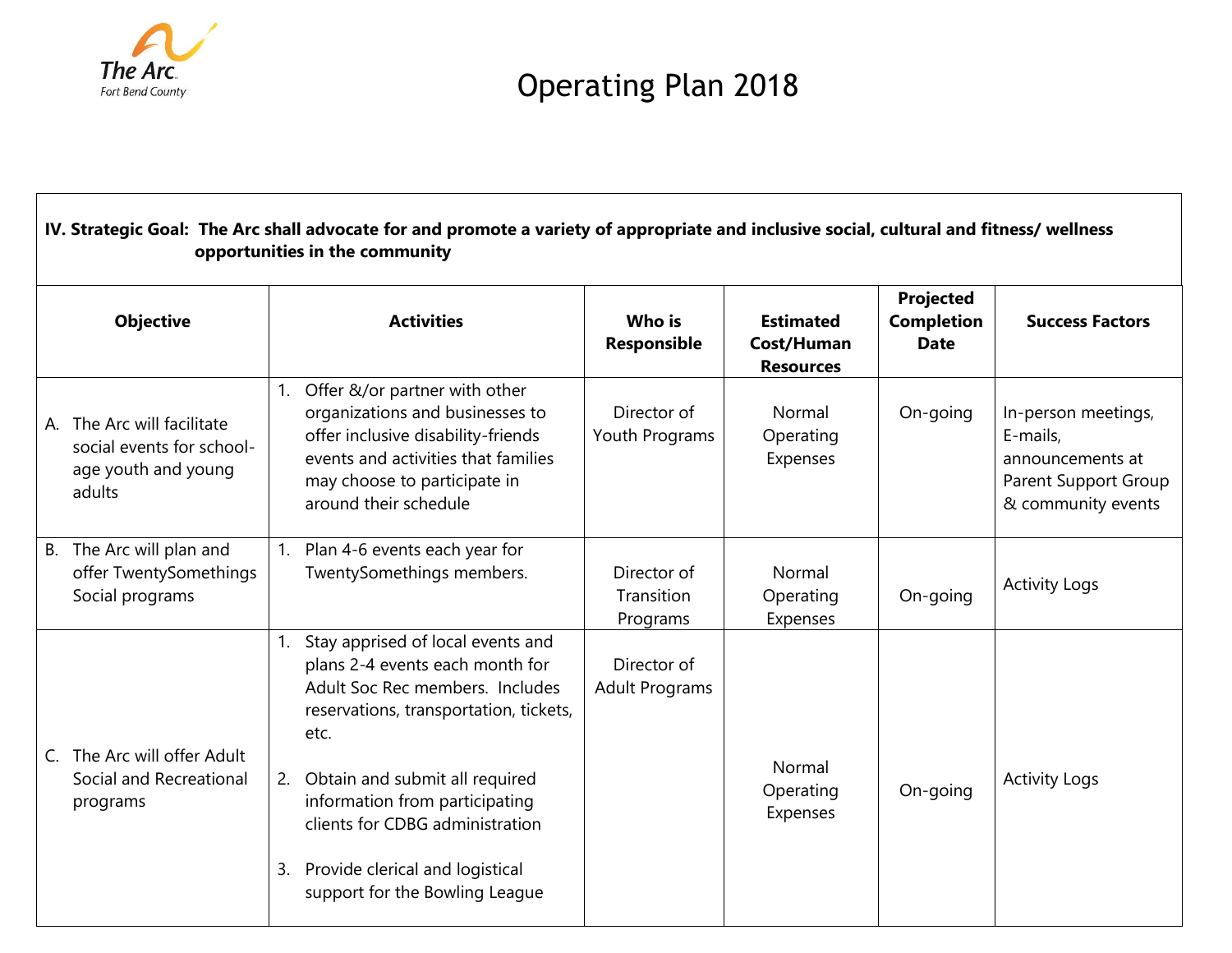

|                                                                           | Oversee volunteers, families and<br>1.<br>athletes in consult with HOD<br>Ensure compliance with SO & The<br>2.<br>Arc's policies and procedures and<br>paperwork | Director of<br><b>Transition</b><br>Programs | Normal<br>Operating<br>Expenses | On-going | Attendance in Special<br>Olympics events |
|---------------------------------------------------------------------------|-------------------------------------------------------------------------------------------------------------------------------------------------------------------|----------------------------------------------|---------------------------------|----------|------------------------------------------|
| The Arc will provide a<br>D.<br>quality adult Special<br>Olympics program | Facilitate an increase in athletes,<br>3.<br>sports offered, volunteers and<br>funding<br>Maintain working relationship with<br>4.<br>Area & State offices        | Director of<br>Transition<br>Programs        | Normal<br>Operating<br>Expenses | On-going | Attendance in Special<br>Olympics events |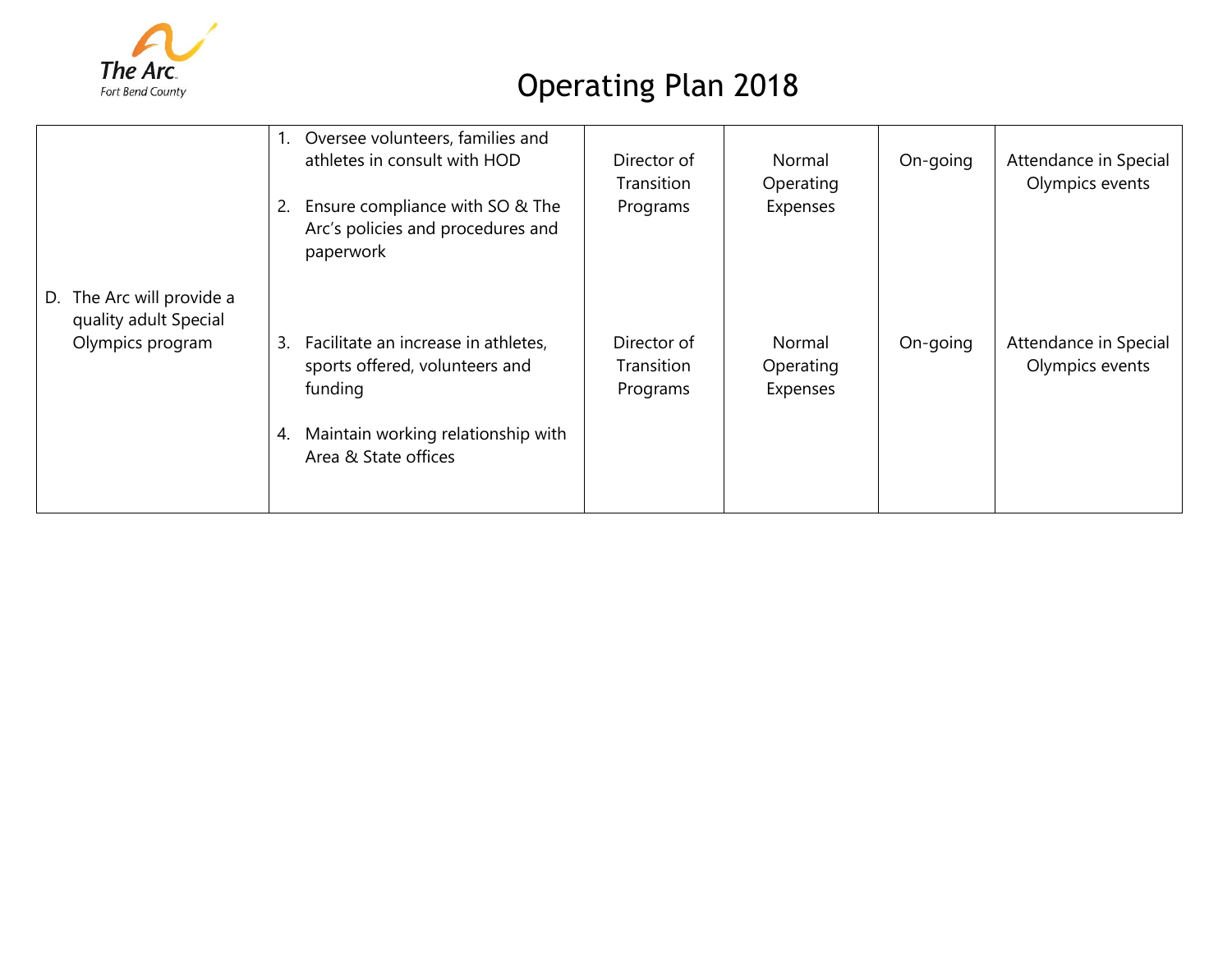

Г

┑

| V. Strategic Goal: The Arc shall continue to invest in properties that are self-sustaining and provide facilities for our constituents              |                                                                                                                                                                                                                                                                                                                                                                                                               |                                  |                                                    |                                               |                                                                                                                                                                                                      |  |  |  |  |
|-----------------------------------------------------------------------------------------------------------------------------------------------------|---------------------------------------------------------------------------------------------------------------------------------------------------------------------------------------------------------------------------------------------------------------------------------------------------------------------------------------------------------------------------------------------------------------|----------------------------------|----------------------------------------------------|-----------------------------------------------|------------------------------------------------------------------------------------------------------------------------------------------------------------------------------------------------------|--|--|--|--|
| <b>Objective</b>                                                                                                                                    | <b>Activities</b>                                                                                                                                                                                                                                                                                                                                                                                             | Who is<br><b>Responsi</b><br>ble | <b>Estimated</b><br>Cost/Human<br><b>Resources</b> | Projected<br><b>Completion</b><br><b>Date</b> | <b>Success Factors</b>                                                                                                                                                                               |  |  |  |  |
| A. When feasible, The<br>Arc will purchase<br>and maintain and<br>lease them at rates<br>reflective of Board<br>policy                              | 1. Interview prospective providers and<br>determine the scope of services they offer<br>2. Obtain financial data reflecting the leasee's<br>fiscal viability<br>Monitor the care and maintenance of each<br>3.<br>property to assure it is maintained to The<br>Arc's and the neighborhood's standard<br>4. When leased to a provider, monitor the<br>management of each group home or<br>commercial property | <b>CEO</b>                       | Normal Operating<br>Expenses                       | On-going                                      | Reports reflecting<br>prospective new<br>clients<br>Reports reflecting<br>financials<br><b>HOA</b> violations<br>remedied. Yearly<br>inspection reports<br>Problems addressed in<br>a timely fashion |  |  |  |  |
| B. When feasible, The<br>Arc will purchase<br>And maintain<br>commercial<br>properties and lease<br>them at rates<br>reflective of Board<br>policy. | 1. Stay in touch with current/prospective<br>providers to ascertain their need for<br>commercial properties                                                                                                                                                                                                                                                                                                   | CEO                              | By Board Action                                    | On-going                                      | Property purchased                                                                                                                                                                                   |  |  |  |  |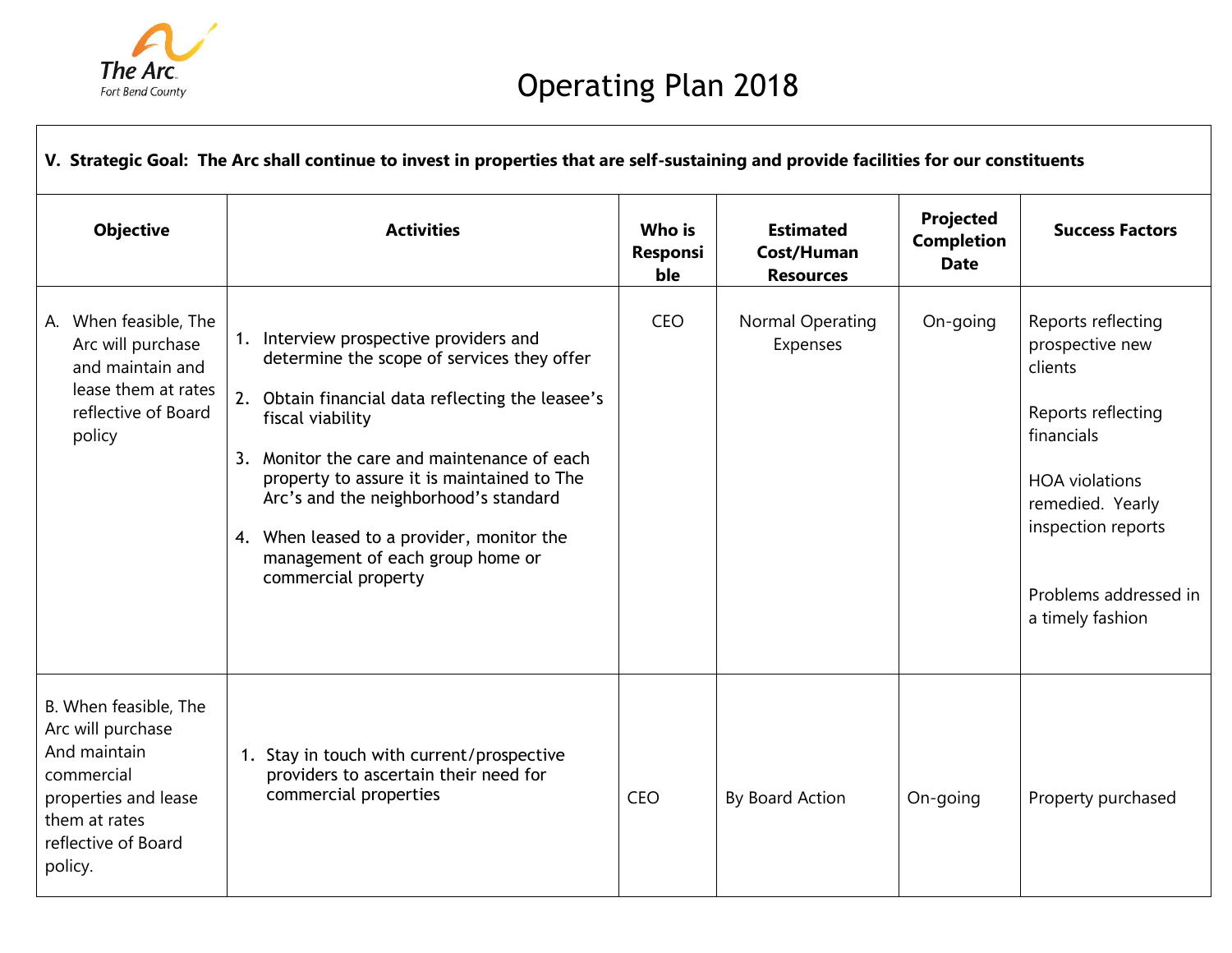

**VI. Strategic Goal: The Arc shall provide effective leadership to insure sustainability of the organization's programs and services through utilizing an annual Cost/Base/Analysis, assisting with fundraising activities, acquiring grants and maintaining the "corpus" of the Foundation.**

|           | <b>Objective</b>                                                                              |                | <b>Activities</b>                                                                                                            | Who is<br>Responsible                             | <b>Estimated</b><br>Cost/Human<br><b>Resources</b> | Projected<br><b>Completion</b><br><b>Date</b> | <b>Success Factors</b>                      |
|-----------|-----------------------------------------------------------------------------------------------|----------------|------------------------------------------------------------------------------------------------------------------------------|---------------------------------------------------|----------------------------------------------------|-----------------------------------------------|---------------------------------------------|
| А.        | The Arc will increase<br>corporate and<br>community participation<br>in events through        | 1 <sub>1</sub> | Engage Citgo employees to<br>continue volunteering at Bocce<br>Area tournament                                               | Director of<br>Transition<br>Programs             | Normal Operating<br>Costs                          | December<br>2018                              | <b>Increased Corporate</b><br>Participation |
|           | sponsorships and<br>peripheral volunteering                                                   |                | 2. Add Citgo employees to volunteer<br>at the annual athletic banquet                                                        | Director of<br>Transition<br>Programs             |                                                    |                                               |                                             |
|           | Thereby reducing the<br>organizational risk<br>associated with specific                       | 3.             | Engage AT&T volunteers to again<br>volunteer at the Best in the West                                                         |                                                   |                                                    |                                               |                                             |
|           | fund raising activities.                                                                      | 4.             | <b>Recruit Smart Financial volunteers</b><br>to help in programs/events that<br>interest them                                | Admin Assistant                                   |                                                    |                                               |                                             |
| <b>B.</b> | The Arc will focus on<br>revenue generation and<br>cost reduction<br>associated with specific | 1.             | Provide 1-year Family memberships<br>to new graduates - to increase<br>membership base                                       | Directors of<br>Youth &<br>Transition<br>Programs | \$500                                              | <b>June 2018</b>                              | # of new members                            |
|           | services and programs.                                                                        | 2.             | Implement a \$5.00 "ride fee" per<br>event for the clients who use the<br>van runs for transportation to and<br>from events. | Director of<br><b>Adult Programs</b>              | Normal Operating<br>Costs                          | On-going                                      | <b>Fees Collected</b>                       |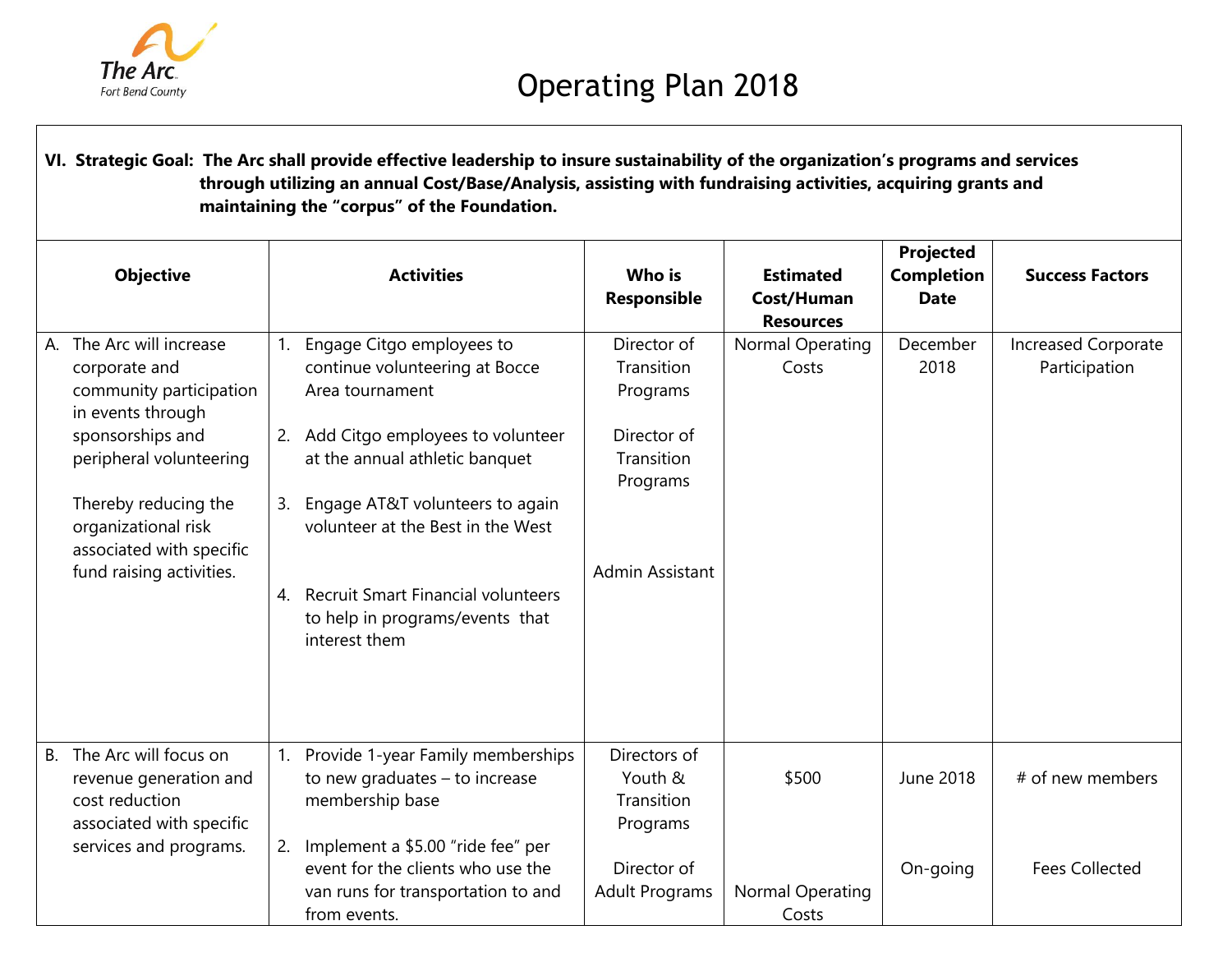

|                                                                                               | 3. Implement a \$5.00 - \$10.00 "ride<br>fee" for athletes who utilize The<br>Arc's transportation, including fuel<br>reimbursement for private vehicles,<br>to/from Special Olympics events.                                                                                                                                                                                                                                                                                         | Director of<br>Transition<br>Programs | Normal Operating<br>Costw        | On-going  | <b>Fees Collected</b>                     |
|-----------------------------------------------------------------------------------------------|---------------------------------------------------------------------------------------------------------------------------------------------------------------------------------------------------------------------------------------------------------------------------------------------------------------------------------------------------------------------------------------------------------------------------------------------------------------------------------------|---------------------------------------|----------------------------------|-----------|-------------------------------------------|
|                                                                                               | 4. Implement a \$15.00, non-<br>refundable registration fee for<br>participation in SOTX "Chapter<br>Games" (Fall Classic, Winter Games<br>& Summer Games)                                                                                                                                                                                                                                                                                                                            | Director of<br>Transition<br>Programs | <b>Normal Operating</b><br>Costs | On-going  | <b>Fees Collected</b>                     |
| C. The Arc will determine<br>the highest and best use<br>of available resources<br>and staff. | 1. Assist Self Advocates and advisors<br>to plan and implement their own<br>program or join an existing<br>program at their Day Habilitation<br>location<br>a. Assist with program information<br>and workbooks to be used for<br>meetings.<br>b. Provide information on current<br>programs (Rosenberg Exchange<br>Club) and membership<br>requirements.<br>c. Provide Texas Advocates<br>Conference information for Self<br>Advocates interested in attending<br>Annual Conference. | Director of<br><b>Adult Programs</b>  | Normal Operating<br>Costs        | June 2018 | Successful "Hand-off"<br>of Program       |
|                                                                                               | 2. Addition of an Educational<br>Advocacy Plan online:<br>a. Add informative & instructional<br>Special Education topic videos to                                                                                                                                                                                                                                                                                                                                                     | Director of<br>Youth Programs         | \$500                            | On-going  | PowerPoints & Videos<br>posted on Website |